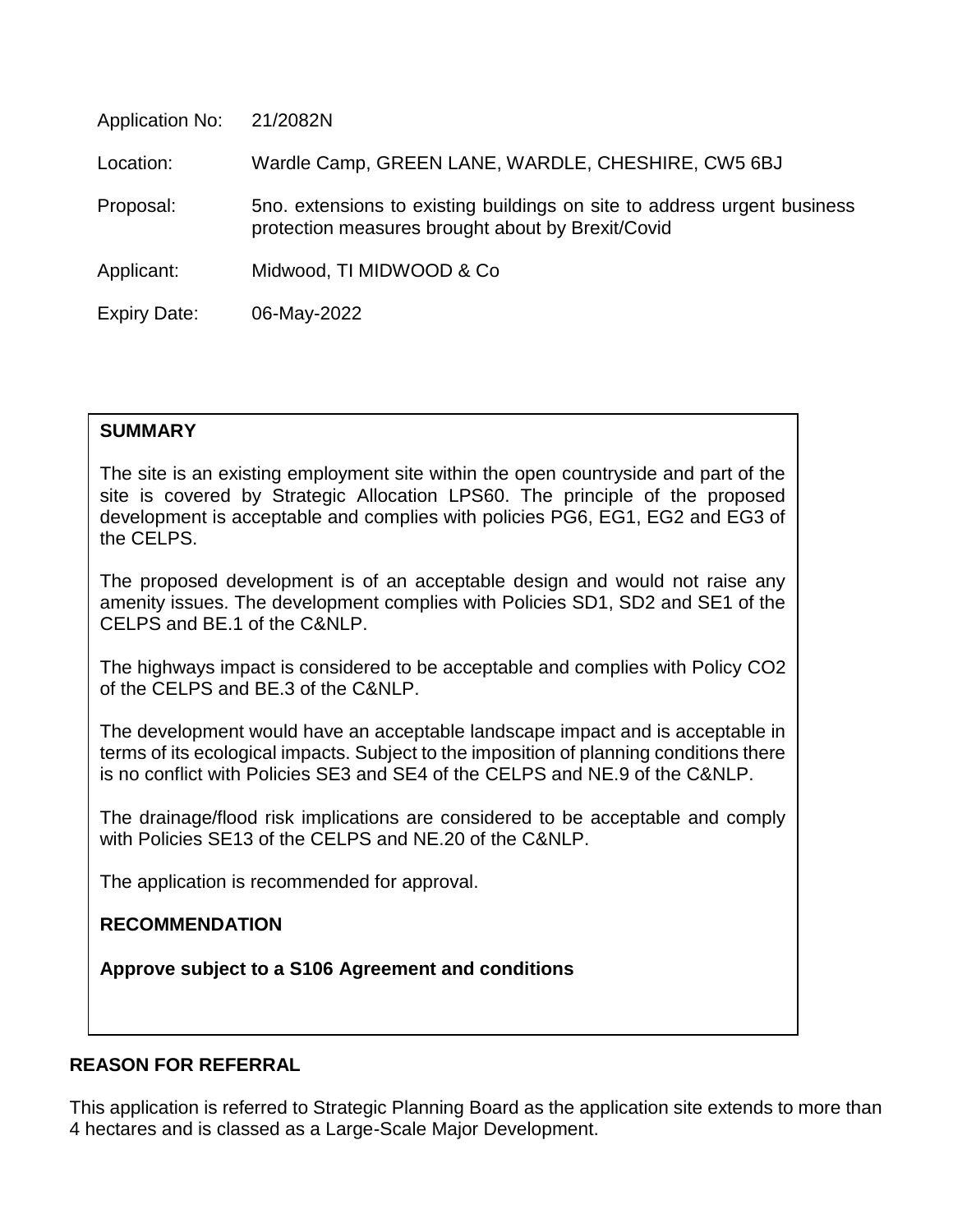# **DESCRIPTION OF SITE AND CONTEXT**

The application site is located to the northern side of Green Lane, Wardle within the open countryside. The site includes large warehousing to the south and an office to the north. The site is occupied by TI Midwood.

The application site includes an area of land which forms part of LPS60 (Wardle Employment Improvement Area).

## **DETAILS OF PROPOSAL**

This is a Full Planning application for 5 extensions to the existing buildings at the TI Midwood site. At the time of the case officers site visit the extensions labelled B, C, D and E on the proposed site plan had been constructed. The extension labelled A had not commenced at the time of the case officers site visit.

To the north the application includes large extensions to the car parking and servicing areas. These works had commenced at the time of the case officers site visit. The extensions to the car parking/serving go beyond the existing site boundary and extend into the site allocated as part of LPS60.

The applicant has advised that the partially retrospective nature of the application is due to two main factors; the Covid Pandemic and Brexit. Covid and Brexit have affected the way in which the TIMco operates and it was anticipated that the additional storage would be required as soon as possible.

## **RELEVANT HISTORY**

18/2028N - This reserved matters application seeks approval for a new spine road and other associated infrastructure works. The outline planning application was supported by an Environmental Statement and this reserved matters application has been designed to accord with the parameters set by the outline permission.  $-$  Approved 15<sup>th</sup> February 2019

18/1715N - Non material amendment to application  $13/2035N -$  Approved 10<sup>th</sup> January 2019

17/2432N - Reserved matters application for approval of the site access works following outline approval  $13/2035N -$  Approved  $24<sup>th</sup>$  August 2017

17/1443N - Non-material amendment to 13/2035N – Approved 3rd April 2017

16/2270N - Approval of Reserved Matters (Landscaping) following Outline approval 16/1658N. Outline planning application was not an EIA application – Approved  $22<sup>nd</sup>$  July 2016

16/1658N - Variation of Condition 4 on application 15/3163N - Outline application for extensions to the existing warehouse, the erection of a canopy and the construction of a delivery dock and replacement car parking, including details of access, appearance, layout and scale (details of landscaping reserved for subsequent approval), following the demolition of an existing office building – Approved 5th July 2016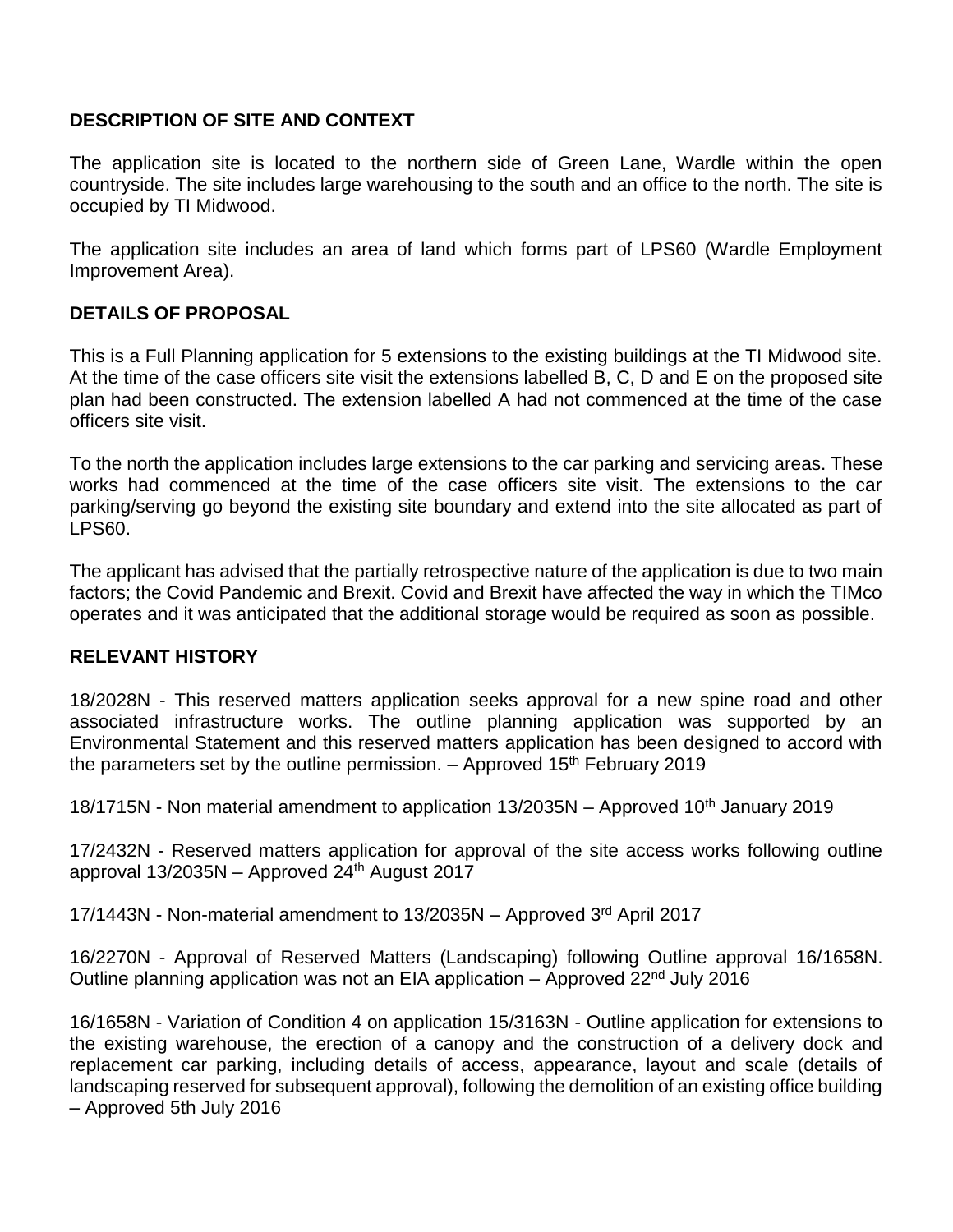15/3163N - Outline application for extensions to the existing warehouse, the erection of a canopy and the construction of a delivery dock and replacement car parking, including details of access, appearance, layout and scale (details of landscaping reserved for subsequent approval), following the demolition of an existing office building – Approved 1st October 2015

13/3871N - Reserved matters application, Landscaping of the proposed development – Approved 15th November 2013

13/2035N - Outline Planning Application Including Means of Access for Employment Development Comprising Light Industry, General Industrial and Storage and Distribution Uses (B1(C)/B2/B8 Use Classes) on Land at the Former Wardle Airfield, Cheshire – Approved  $24<sup>th</sup>$  June 2014

12/4087N - The erection of a replacement storage and distribution unit, including details of access, appearance, layout and scale (details of landscaping reserved for subsequent approval), following the demolition of the existing building on the site – Approved 17th December 2012

11/1598N – Change of use from Class B8 Storage and Distribution to Class B8 Storage and Distribution with ancillary trade counter and agricultural and builders merchants – Approved 10th August 2011

10/4333N – Non-material amendment following the grant of planning permission 09/3543N – Approved 29th November 2010

10/3679N - Change of Use to Turn Warehouse into an Agricultural Merchants, Horticultural Merchants, Machinery Merchants and Animal Feed Merchants – Withdrawn 6th December 2010

09/3543N - Proposed Internal Layout Changes, Revised Elevations and Parking Layout to the Storage Unit with Internal Office Space and Service Area – Approved 23rd December 2009

# **POLICIES**

# **Cheshire East Local Plan Strategy**

LPS60 (Wardle Employment Improvement Area) PG2 (Settlement Hierarchy) PG6 (Open Countryside) PG7 (Spatial Distribution of Development) EG1 (Economic Prosperity) ED2 (Rural Economy) EG3 (Existing and Allocated Employment Sites) SD1 (Sustainable Development in Cheshire East) SD2 (Sustainable Development Principles) EG1 (Economic Prosperity) SE1 (Design) SE2 (Efficient use of Land) SE3 (Biodiversity and Geodiversity) SE4 (The Landscape) SE5 (Trees, Hedgerows and Woodland) SE6 (Infrastructure) SE8 (Renewable and Low Carbon energy)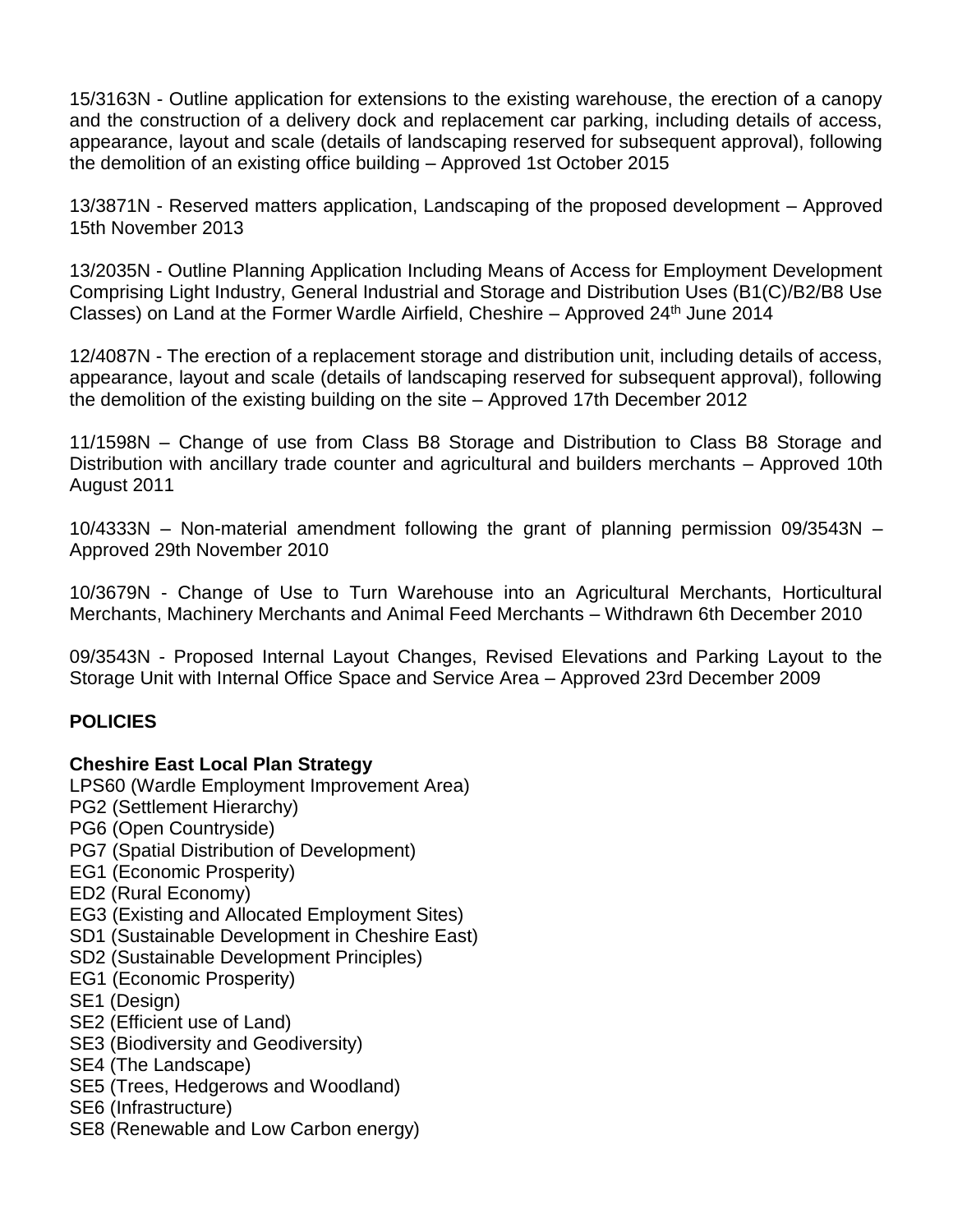SE9 (Energy Efficient Development) SE12 (Pollution, Land Contamination and Land Instability) SE13 (Flood Risk and Water Management) CO1 (Sustainable Travel and Transport) CO2 (Enabling Business Growth Through Transport Infrastructure) CO3 (Digital Connections) CO4 (Travel Plans and Transport Assessments) IN1 (Infrastructure) IN2 (Developer Contributions)

**Local Plan policy**

BE.1 – Amenity

BE.3 – Access and Parking

BE.4 – Drainage, Utilities and Resources

BE.6 – Development on Potentially Contaminated Land

BE.16 – Development and Archaeology

NE.5 – Nature Conservation and Habitats

NE.7 – Sites of National Importance for Nature Conservation

NE.8 – Sites of Local Importance for Nature Conservation

NE.9 – Protected Species

NE.11 – River and Canal Corridors

NE.17 – Pollution Control

NE.20 – Flood Prevention

NE.21 – New Development and Landfill Sites

TRAN.3 – Pedestrians

TRAN.5 – Provision for Cyclists

RT.9 – Footpaths and Bridleways

#### **Other Considerations**

The EC Habitats Directive 1992 Conservation of Habitats & Species Regulations 2010

#### **National Planning Policy**

The National Planning Policy Framework

#### **Neighbourhood Plan**

There is no Neighbourhood Plan in Wardle

## **CONSULTATIONS**

**CEC Strategic Highways Manager:** No objection.

**PROW:** The development has the potential to affect Public Footpath Wardle No. 12, as recorded on the Definitive Map of Public Rights of Way. A Diversion Order is in progress for this footpath, but the legal process is not yet complete.

The PROW Unit expects that the Planning department will ensure that any planning conditions concerning the right of way are fully complied with. In addition, an informative is suggested.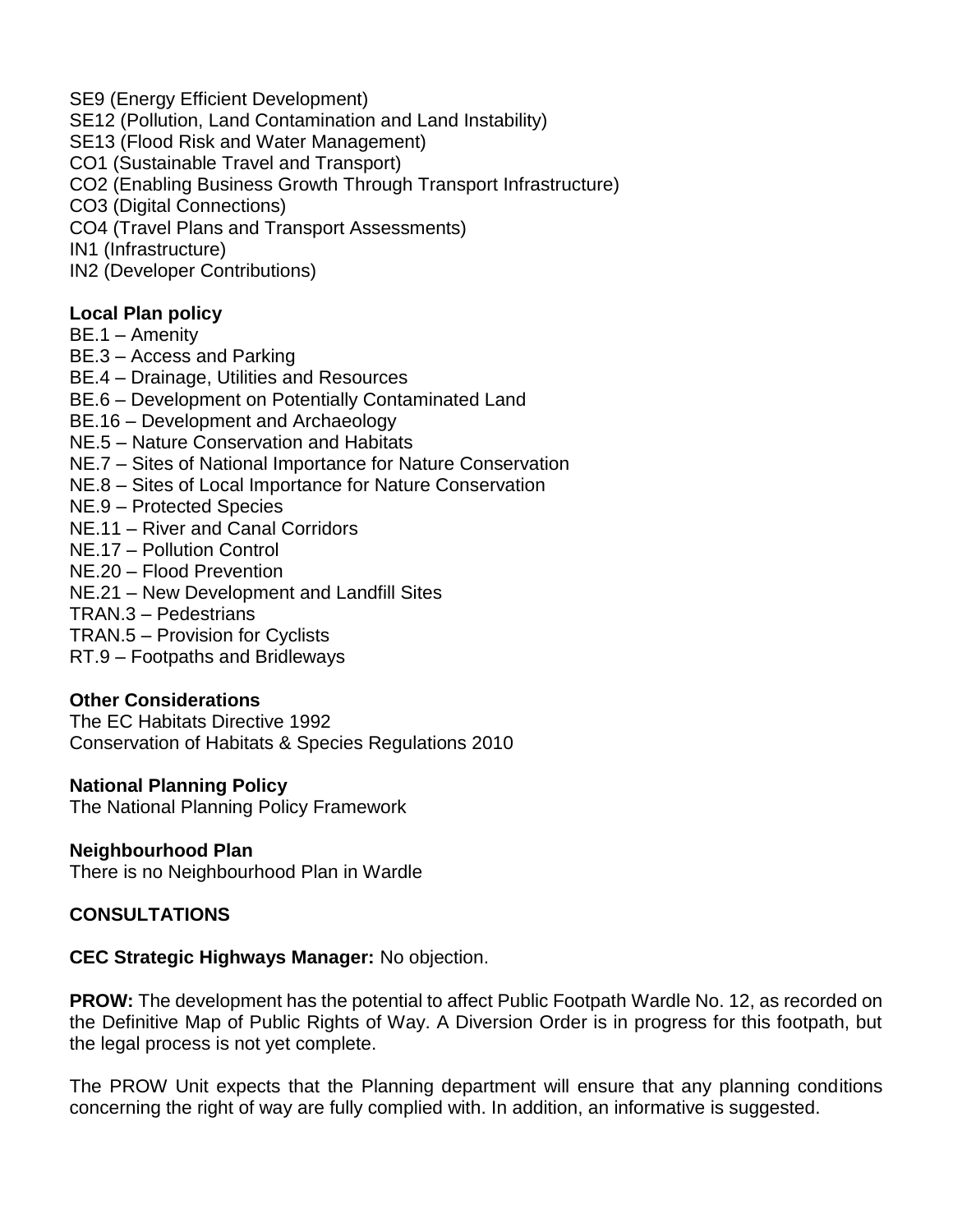**CEC Environmental Health:** Conditions suggested relating to contaminated land and electric vehicle infrastructure.

**Flood Risk Manager:** No objections in principle to this development. A condition is suggested in terms of drainage strategy and the associated management and maintenance.

**United Utilities:** Drainage conditions suggested.

**Cadent Gas:** No comments received.

# **VIEWS OF THE PARISH COUNCIL**

**Wardle Parish Council:** No comments received.

# **OTHER REPRESENTATIONS**

No representations received.

## **OFFICER APPRAISAL**

#### **Principle of Development**

The existing TI Midwood site is located within the open countryside as identified within the CELPS. Policy PG6 does include the following exception *'development that is essential for the expansion or redevelopment of an existing business'*.

The site is a large-scale employment site which is located within the open countryside with employment units clustered around the site and fronting onto Green Lane. The smaller extensions (identified as B, D and E on the proposed site plan) would be seen in the context of the existing buildings on the site.

The larger extensions A and C are located to the north and adjoin the strategic allocation LPS60. LPS60 has outline consent for the entire site and the access roundabout and site access roundabout have been constructed. Units on 3 phases of the development at LPS60 are also constructed (with other units on the site under construction or with Reserved Matters approval). Extension C is located between one of those constructed phases at LPS60 and an existing building at the TI Midwood site.

Extension A is to be sited on the existing car-park area and in order to facilitate this extension the application proposes an extension of the car-park and service yard to the north to land which forms part of LPS60.

These extensions clearly relate to an existing business within the open countryside. There is support for extensions to businesses within the open countryside within policies PG6, EG1, EG2 and EG3 of the CELPS. Although cumulatively large in scale the siting of the extensions between existing employments sites along Green Lane and the consented development at LPS60 means that any impact upon the wider open countryside is acceptable.

On this basis the principle of the proposed extensions is acceptable.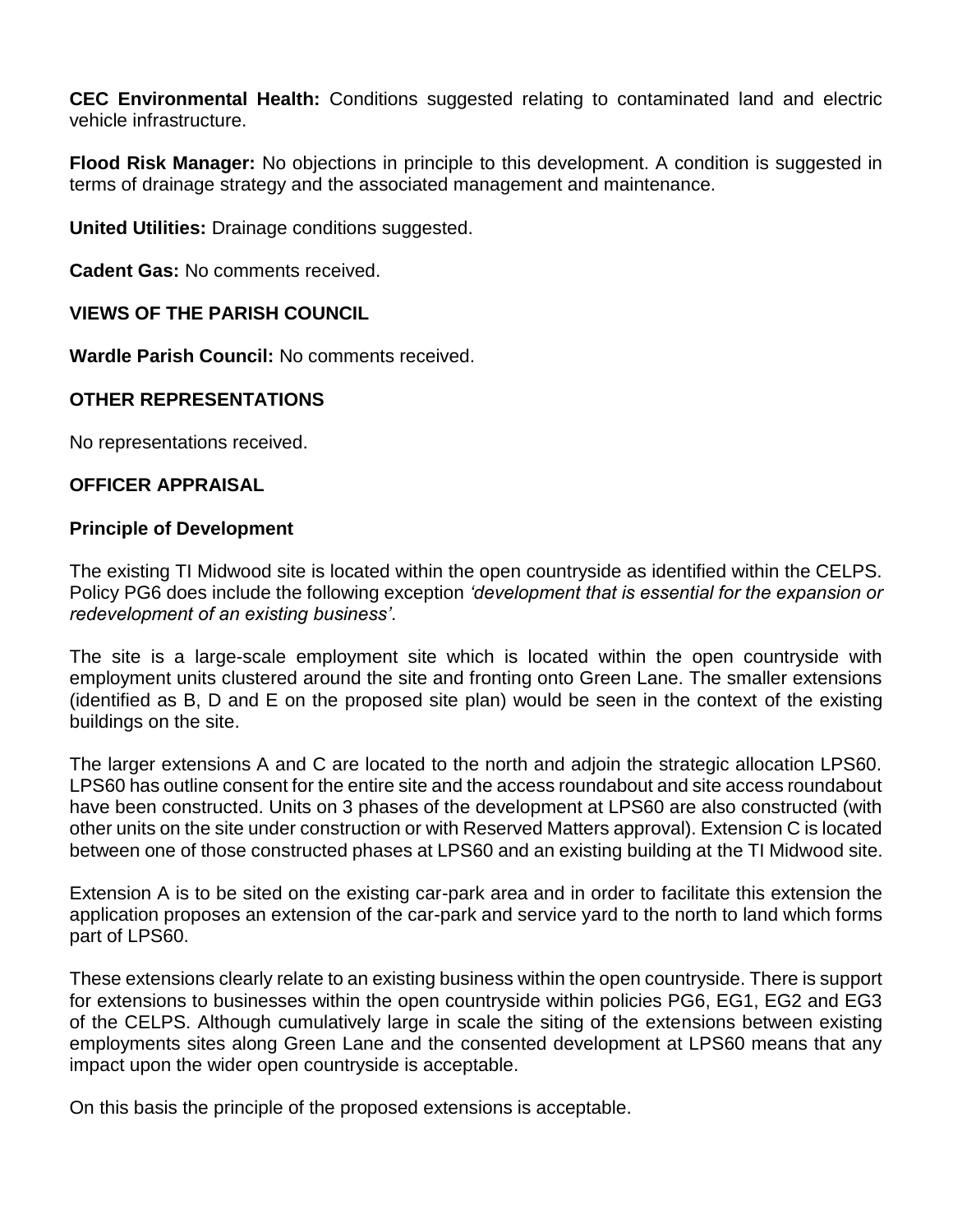# **Highway Implications**

This application is for 5 warehouse extensions within use class B8, the proposed new floor area totals 5,733sq.m.

There is a new access proposed to serve the development from Airfield Road (the new spine road for the Wardle development) which is to the north of the site.

The parking provision is in accordance with CEC standards, there are 103 new spaces and 65 existing spaces on the site. Additionally, there are 15 covered cycle spaces provided within the site (the agent has confirmed that the existing site has changing and shower facilities for staff).

The proposed extensions do not raise highway concerns as access will not be from Green Lane but from the newly established industrial access road to the north that links the site to the A51 Nantwich Road.

The Head of Strategic Infrastructure has raised no objection to this proposed development.

# **Amenity**

Due to the location of this development and the separation distance to the nearest dwellings it is not considered that there would be an impact upon residential amenity. The proposed development complies with Policy BE.1 of the C&NLP.

# **Air Quality**

This proposal is not of a scale to require the submission of an Air Quality Impact Assessment. However, in order to mitigate the impact upon air quality a condition to require the provision of electric vehicle infrastructure will be required should the application be approved.

## **Contaminated Land**

The issue of contaminated land has been the subject of discussions between the Councils Environmental Health Officer and the applicant's consultant. An updated gas risk assessment has been provided and the Environmental Health Officer has stated that there is 'unlikely to be a significant ground gas risk to the proposed development, based on the lines of evidence presented'. On this basis there is no objection in terms of contaminated land subject to the imposition of two conditions.

## **Design**

This is a large existing employment site with large utilitarian buildings. The proposed buildings largely follow the existing utilitarian design and are seen in the context of the existing buildings on and adjoining the site.

To the north Extension A would be visible from Airfield Road (the spine road serving LPS60). The front elevation of Extension A faces east and would be seen as Airfield Road bends in a westerly direction. The northern elevation is largely blank but would be set back from Airfield Road by between 63-52m, with intervening car-parking areas and landscaping.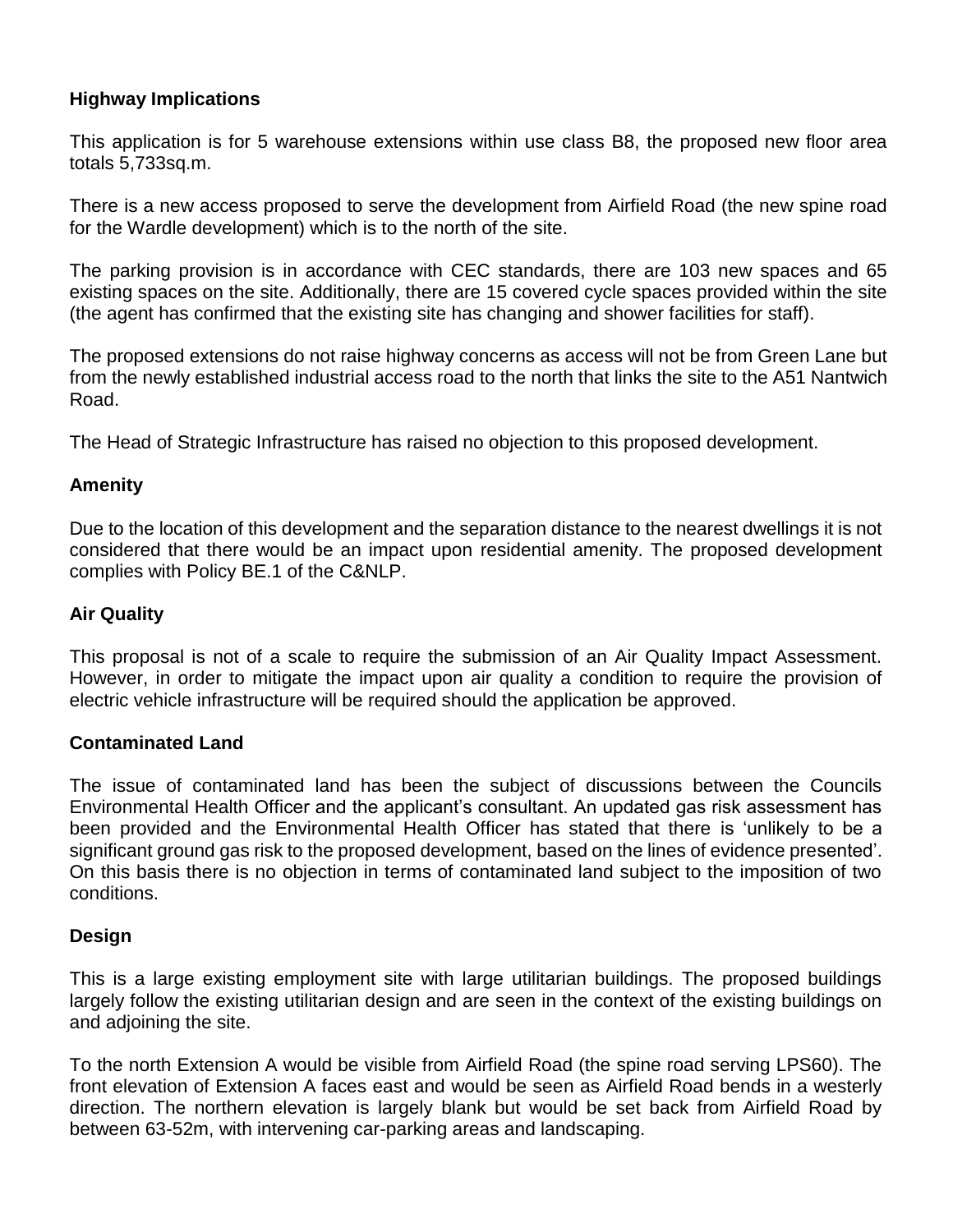The design and layout of the proposed development is considered to be acceptable and would comply with Policy SE.1, SD1 and SD2 of the CELPS.

## **Landscape**

A landscaping scheme has been provided with this application and the Councils Landscape Architect considers that the scheme is acceptable.

# **Ecology**

#### Great Crested Newts

A number of ponds are located some distance from the proposed development. The application site offers relatively limited habitat for great crested newts and the proposed development would not result in the fragmentation or isolation of great crested newt habitat.

The potential impacts of the proposed development are limited to the low risk of any newts that venture onto the site being killed or injured during the construction process. In order to address this risk the applicant's ecological consultant has recommended a suite of 'reasonable avoidance measures'

The Councils Ecologist advises that provided these measures are implemented the proposed development would be highly unlikely to result in a breach of the Habitat Regulations. Consequently, it is not necessary for the Council to have regard to the Habitat Regulations during the determination of this application.

## Bats and Lighting

No evidence of roosting bats was recorded during the submitted survey. Bats are likely to commute and forage around the site to some extent. To avoid any adverse impacts on bats resulting from any lighting associated with the development the Councils Ecologist recommends that if planning permission is granted a condition should be attached requiring any additional lighting to be agreed with the LPA.

## **Hedgerows**

Native species hedgerows are a priority habitat and hance a material consideration. The proposed development will result in the loss of an existing length of hedgerow from the interior of the site. The hedgerow planting shown on the submitted landscape plan would be sufficient to compensate for its loss.

## Nesting Birds

If planning consent is granted a condition could be attached to safeguard breeding birds.

## Biodiversity Net Gain/Defra Metric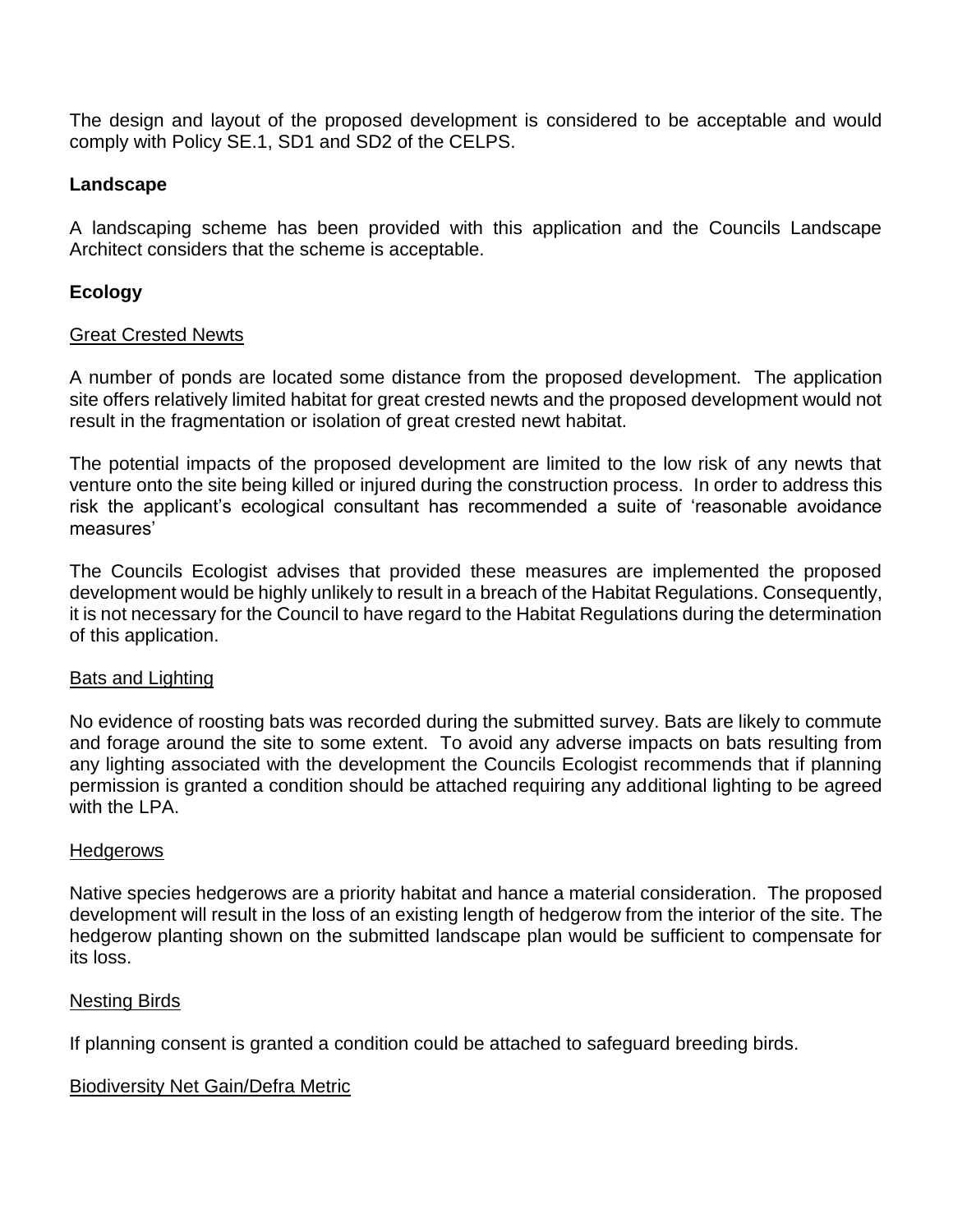Local Plan Policy SE 3(5) requires all developments to aim to positively contribute to the conservation of biodiversity. In order to assess the losses and gains of biodiversity from the proposed development site the applicant has undertaken an assessment using the Defra biodiversity offsetting 'metric' methodology.

The submitted biodiversity metric report advises that the proposed development would result in the loss of 6.62 biodiversity units which is -78.13% of the existing biodiversity value of the application site.

In order to address this loss and deliver a net gain for biodiversity the applicant is proposing habitat creation and long-term management of an area of land within the control of the Adlington Estate. The Councils Ecologist has advised that this approach is acceptable.

If planning consent is granted a legal agreement will be required to secure the submission and implementation of the following in respect of the offsite habitat creation area:

- Habitat Creation Method Statement
- 30-year habitat management plan
- 30-year monitoring and reporting strategy
- Biodiversity metric calculation as evidence that the proposals deliver the required biodiversity net gain of 6.7 units.

If planning consent is granted a condition requiring the submission and implementation of a 30-year habitat management plan will also be required for the on-site habitat creation proposed.

This planning application provides an opportunity to incorporate features to increase the biodiversity value of the final development in accordance with Local Plan Policy SE 3.

The Councils Ecologist recommends that the applicant submits an ecological enhancement strategy and this can be secured via the imposition of a planning condition.

## **Flood Risk/Drainage**

In this case the application site is located within Flood Zone 1, as identified by the Environment Agency Flood Maps. This defines the site as having less than 1 in 1000 years annual probability of flooding in any 1 year.

In this case both United Utilities and the Councils Flood Risk Officer have raised no objection to the development subject to the imposition of conditions relating to drainage.

## **Impact upon Listed Buildings and the Heritage of the site**

There are a number of Listed Buildings within the vicinity of the application site (at Wardle Bridge Farm and Wardle Pinfold). However, given the separation distances involved and the level of screening it is not considered that the development would have a harmful impact upon the setting of these Listed Buildings.

## **Impact upon the Public Right of Way (PROW)**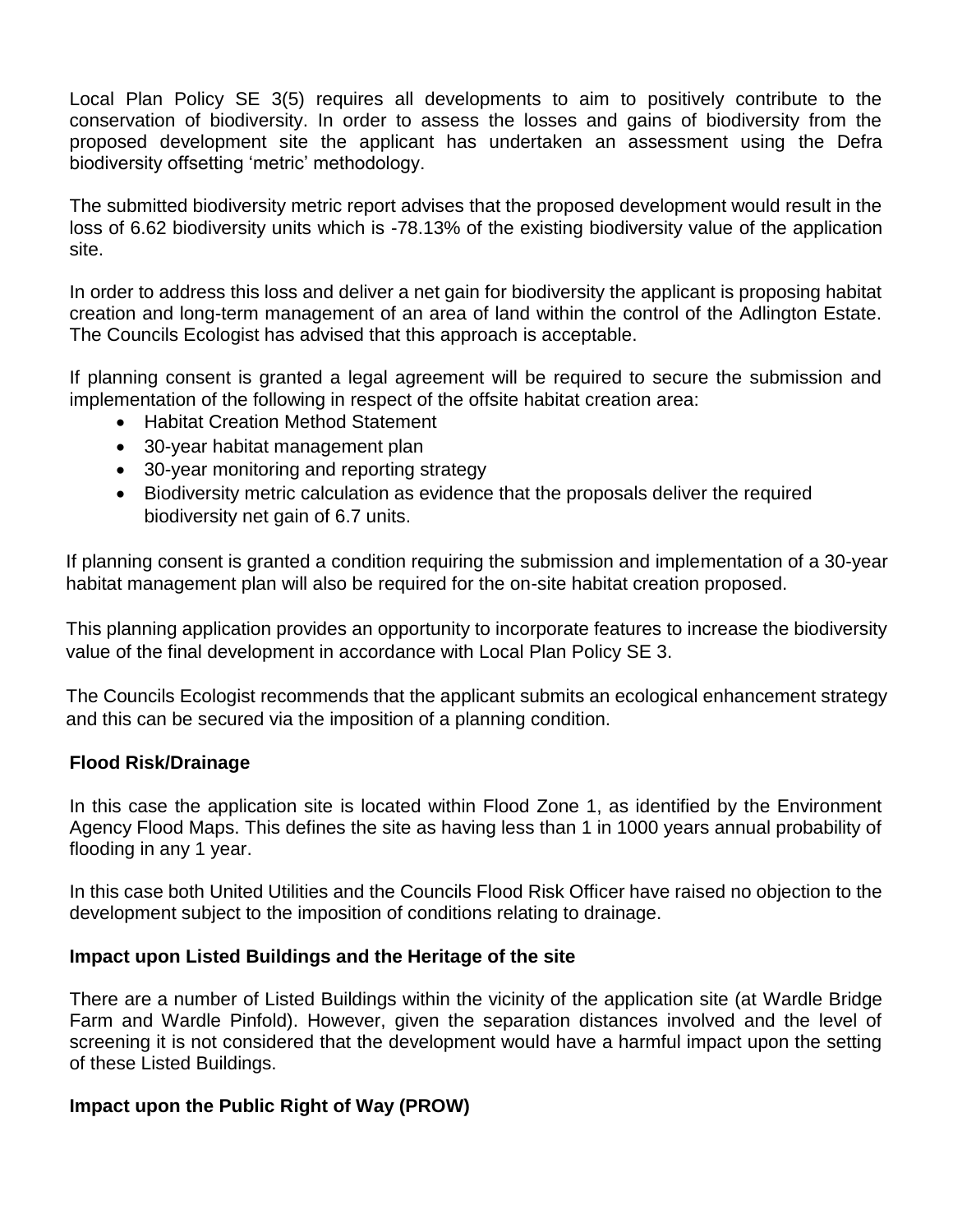Public Footpath Wardle FP12 runs to the north of the site through the wider allocation of LPS60. This development would not impact upon the PROW and an informative will be attached to any approval.

# **Energy Efficient Development**

Policy SE 9 (Energy Efficient Development) of the CELPS sets out that;

*"non-residential development over 1,000 square metres will be expected to secure at least 10 per cent of its predicted energy requirements from decentralised and renewable or low carbon sources, unless the applicant can clearly demonstrate that having regard to the type of development and its design, this is not feasible or viable."* 

The submitted plans show the provision of solar panels to the roof of the building. However, the supporting Planning Statement acknowledges that the anticipated energy demands of the development have not been calculated and as such this issue will be controlled via the imposition of a planning condition.

# **CIL Compliance**

In order to comply with the Community Infrastructure Regulations 2010 it is necessary for planning applications with planning obligations to consider the issue of whether the requirements within the S106 satisfy the following:

- (a) necessary to make the development acceptable in planning terms;
- (b) directly related to the development; and
- (c) fairly and reasonably related in scale and kind to the development.

Local Plan Policy SE 3(5) requires all developments to aim to positively contribute to the conservation of biodiversity. In order to assess the losses and gains of biodiversity from the proposed development site the applicant has undertaken an assessment using the Defra biodiversity offsetting 'metric' methodology. In order to address this loss and deliver a net gain for biodiversity the applicant is proposing habitat creation and long-term management of an area of land within the control of the Adlington Estate. This is necessary to make the development acceptable, directly related to the development and fair and reasonable.

## **CONCLUSIONS**

The site is an existing employment site within the open countryside and part of the site is covered by Strategic Allocation LPS60. The principle of the proposed development is acceptable and complies with policies PG6, EG1, EG2 and EG3 of the CELPS.

The proposed development is of an acceptable design and would not raise any amenity issues. The development complies with Policies SD1, SD2 and SE1 of the CELPS and BE.1 of the C&NLP.

The highways impact is considered to be acceptable and complies with Policy CO2 of the CELPS and BE.3 of the C&NLP.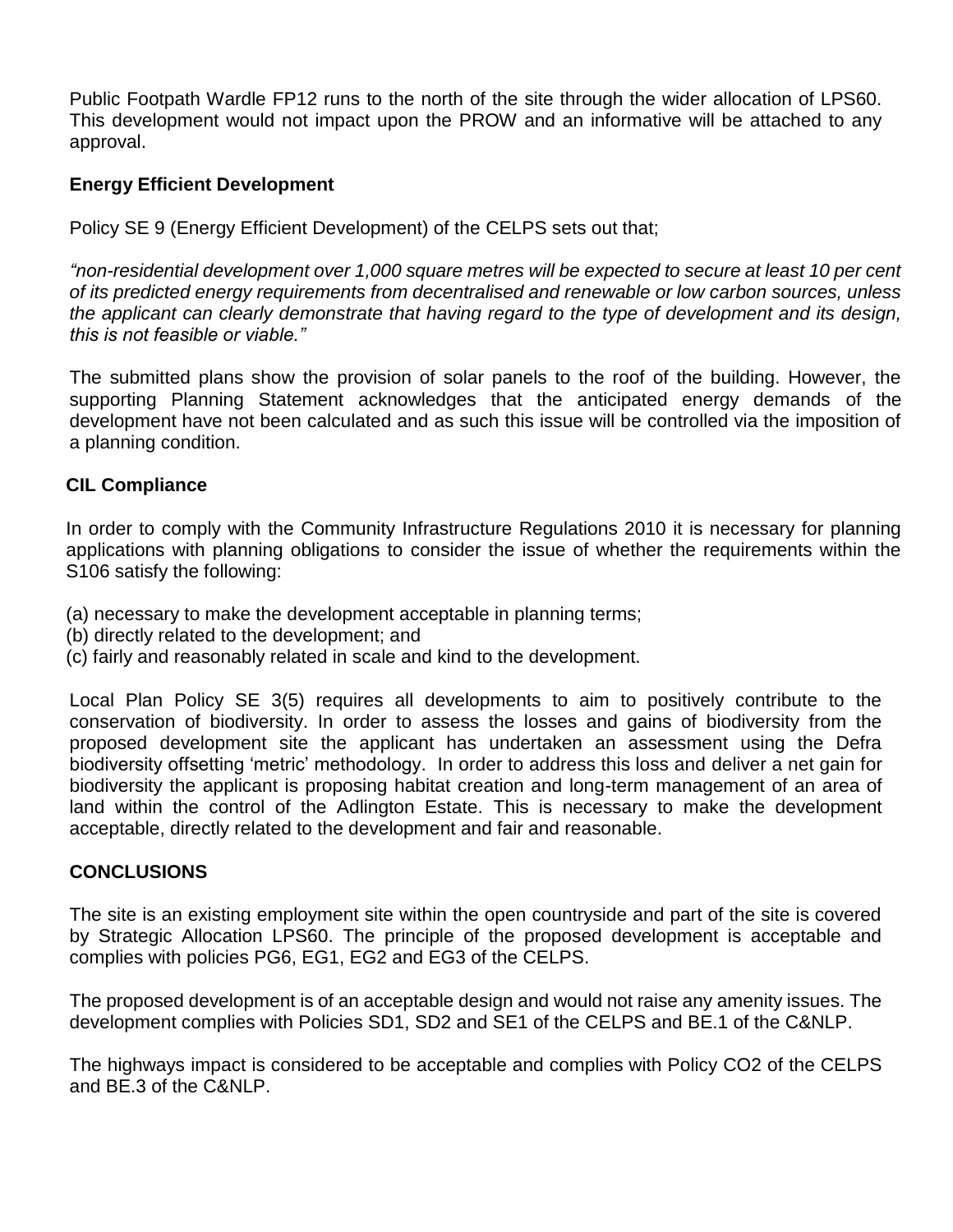The development would have an acceptable landscape impact and is acceptable in terms of its ecological impacts. Subject to the imposition of planning conditions there is no conflict with Policies SE3 and SE4 of the CELPS and NE.9 of the C&NLP.

The drainage/flood risk implications are considered to be acceptable and comply with Policies SE13 of the CELPS and NE.20 of the C&NLP.

The application is recommended for approval.

# **RECOMMENDATIONS**

**Approve subject to the completion of a S106 Agreement to secure offsite habitat creation and long-term management.**

**And the following conditions;**

- **1. Approved Plans**
- **2. Within 2 months of the date of permission a detailed drainage strategy / design, associated management / maintenance plan for the site has been submitted to and approved in writing by the Local Planning Authority**
- **3. Within 2 months of the date of permission 9 Mode 3 compliant Electric Vehicle Charging Points with cabling provided for a further 9 units (to enable the easy installation of further units) shall be provided and thereafter retained.**
- **4. Unexpected land contamination**
- **5. Importation of soil**
- **6. Implementation of great crested newt mitigation**
- **7. Wildlife Sensitive lighting scheme to be submitted within 2 months of the date of decision**
- **8. Within 2 months of the date of decision a Habitat Creation method statement, 30 year management plan, ecological monitoring strategy and biodiversity metric for offsite habitat creation (secured by legal agreement).**
- **9. Within 2 months of the date of decision a 30 year habitat management plan for onsite habitats**
- **10.Within 2 months of the date of decision a strategy for the incorporation of features such as bird/bat boxes, brash piles etc.**
- **11.Landscape Implementation**
- **12.Covered cycle parking (15 spaces) to be provided within 2 months of the date of permission**
- **13.Materials to match**
- **14.Within 2 months of the date of decision a scheme to secure at least 10% of the predicted energy requirements for that unit from decentralised and renewable or low carbon sources shall be submitted to and approved in writing by the Local Planning Authority.**

**In the event of any changes being needed to the wording of the Committee's decision (such as to delete, vary or add conditions/informatives/planning obligations or reasons for approval/refusal) prior to the decision being issued, the Head of Planning has delegated authority to do so in consultation with the Chair of the Strategic Planning Board, provided that the changes do not exceed the substantive nature of the Committee's decision.**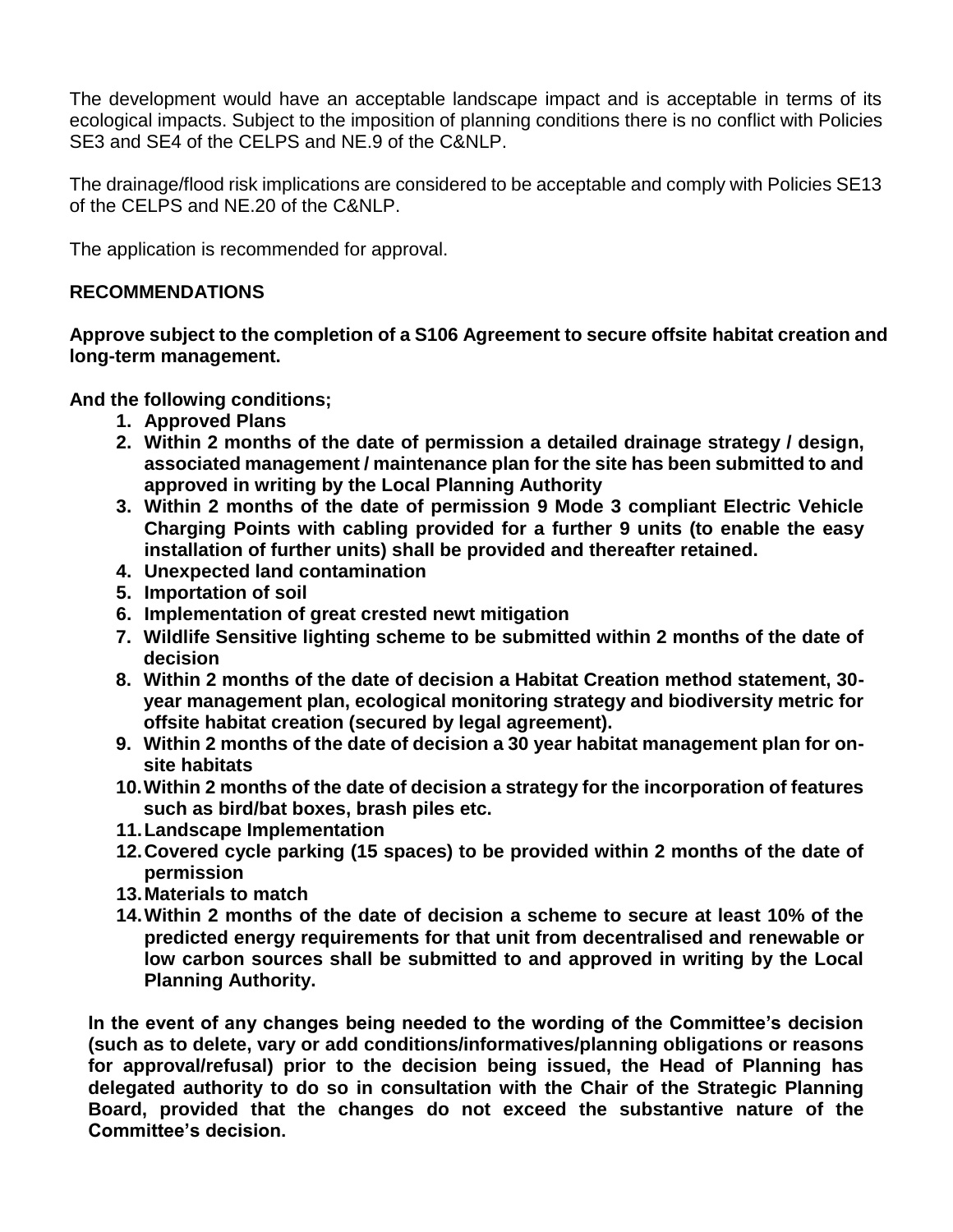**If the application is subject to an appeal approval is given to enter into a S106 Agreement with the following Heads of Terms;**

- **The completion of a S106 Agreement to secure offsite habitat creation and longterm management.**